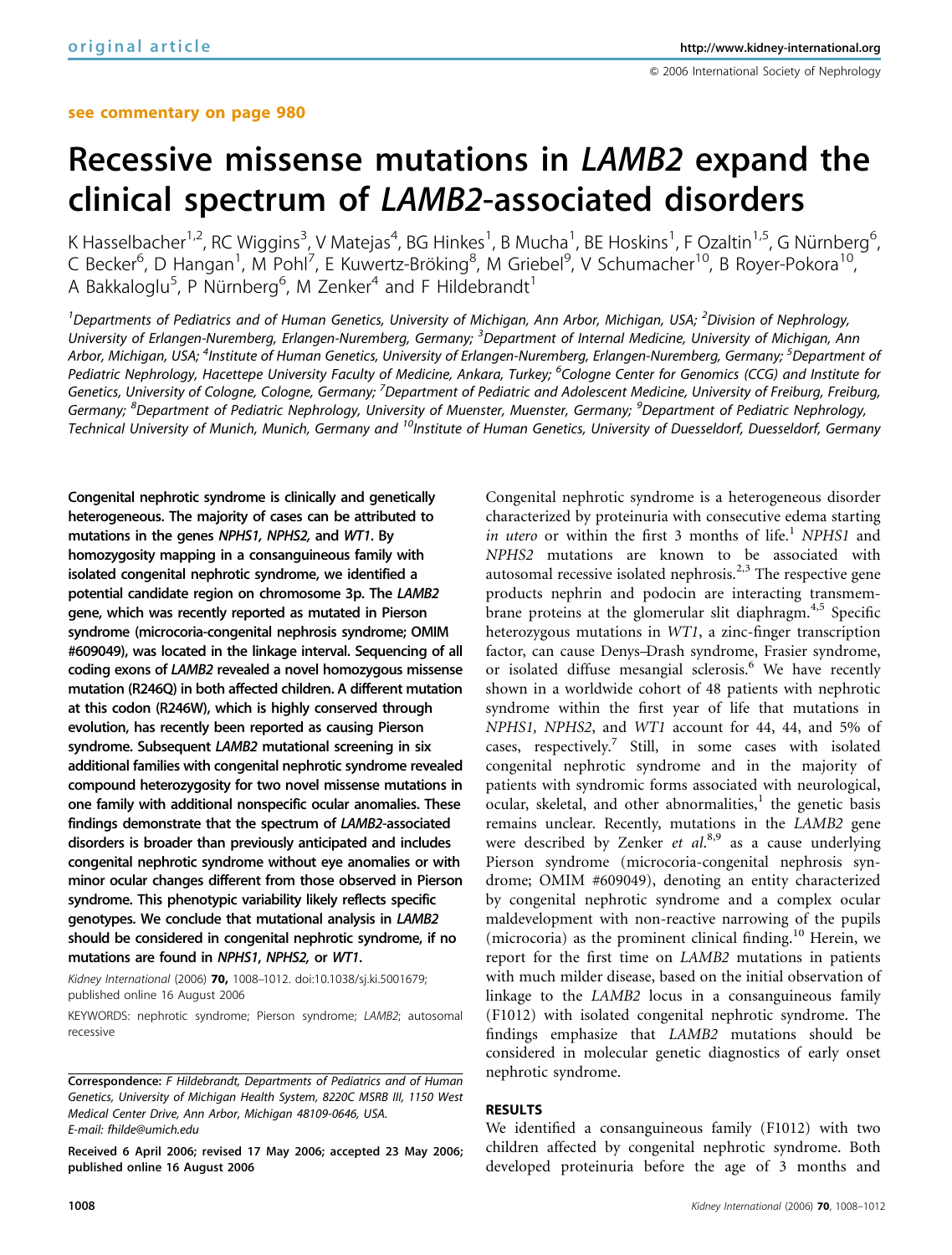end-stage renal failure within the first year of life. Kidney biopsy of the first child (F1012 II-1) showed focal and segmental glomerulosclerosis with abnormalities of the glomerular basement membrane. This girl died of pneumonia after kidney transplantation at the age of 5 years. No biopsy has been performed in her younger affected brother (F1012 II-2), who is currently 3 years old. Except for their renal disease, both children displayed no other primary abnormalities. Their psychomotor development was normal. Neurological and ophthalmological investigations, including ophthalmoscopy revealed no abnormalities in either sibling. No mutations in NPHS1, NPHS2, and WT1 were found. Homozygosity mapping of family F1012 yielded four regions of probable homozygosity by descent. These were confirmed and refined by typing of polymorphic microsatellite markers, yielding potential candidate regions on chromosome 3, 4, 10, and 12 with segments of homozygosity of  $\sim$  12,  $\sim$  1,  $\sim$  37, and  $\sim$  2 Mb, respectively. The region of interest on chromosome 3 (Figure 1) contained LAMB2, the gene encoding laminin  $\beta$ 2, which has been implicated in nephrotic syndrome in the LAMB2 knockout mouse model as well as in Pierson syndrome in humans.<sup>8,11</sup> Mutational screening of LAMB2 revealed a homozygous missense mutation  $c.737G>A$  in both affected children (F1012 II-1, II-2). This mutation predicts a substitution of a highly conserved arginine residue R246Q (Figure 2; Table 1).

Six additional unrelated families (F797, F1234, F1379, A141, A816, A931) with one or more children affected by congenital nephrotic syndrome, who had previously been tested negative for mutations in NPHS1, NPHS2, and WT1 were subsequently examined by mutational analysis of LAMB2. There was isolated kidney involvement in five families and association with nonspecific eye abnormalities in one. LAMB2 mutations were identified only in family F1234.

In this family, the first affected child (II-1) was noted to have congenital nystagmus with a hypopigmented fundus, strabismus, and myopia. By the age of 3 years, the fundus hypopigmentation disappeared, whereas high-grade myopia (diopter 8) persisted with nystagmus and strabismus being only apparent without corrective lenses. The affected male sibling (II-2), who was 9 months of age at the last follow-up, has congenital nephrotic syndrome associated with a hypopigmented retina, but no nystagmus or refractive error was evident by that age. Only he was also noted to have mild narrowing of the pupils. Kidney biopsy of the elder sister (II-1) showed glomerular minimal lesions with augmentation and vacuolation of podocytes and broadened lamina rara. Both children progressed to end-stage renal failure within the first year of life. Their neurological and cognitive development was normal. Both affected children harbored three heterozygous sequence variations: two nucleotide substitutions  $c.4140C>A$  and  $c.4177C>T$ , predicting amino-acid exchanges N1380K and L1393F, respectively, which turned out to be located on the same, maternally inherited allele, and one paternally inherited point mutation  $c.961T>C$  resulting



Figure 1 | Refinement of the LAMB2 gene locus by haplotype analysis in the consanguineous congenital nephrotic syndrome family F1012. Thirty-three microsatellite markers on chromosome 3p are shown on the left from p-ter to cen (top to bottom). Haplotypes are interpreted in differently shaded bars. Paternal haplotypes are drawn to the left, maternal ones to the right. The frame depicts the extent of homozygosity by descent. Physical map positions (Mb) are given for the flanking markers (underlined) and the candidate gene LAMB2 (as annotated by GenomeBrowser; http://genome.uscs.edu). Flanking markers (underlined) are defined through lack of homozygosity in individuals II:1 and II:2 and delimit a 11.9 Mb critical genetic interval for this chromosome 3 locus.

in C321R. L1393 and C321 represent highly conserved residues (Figure 2c).

All changes were not detected in at least 160 matched control chromosomes from the respective ethnical group (Turkish or Caucasian).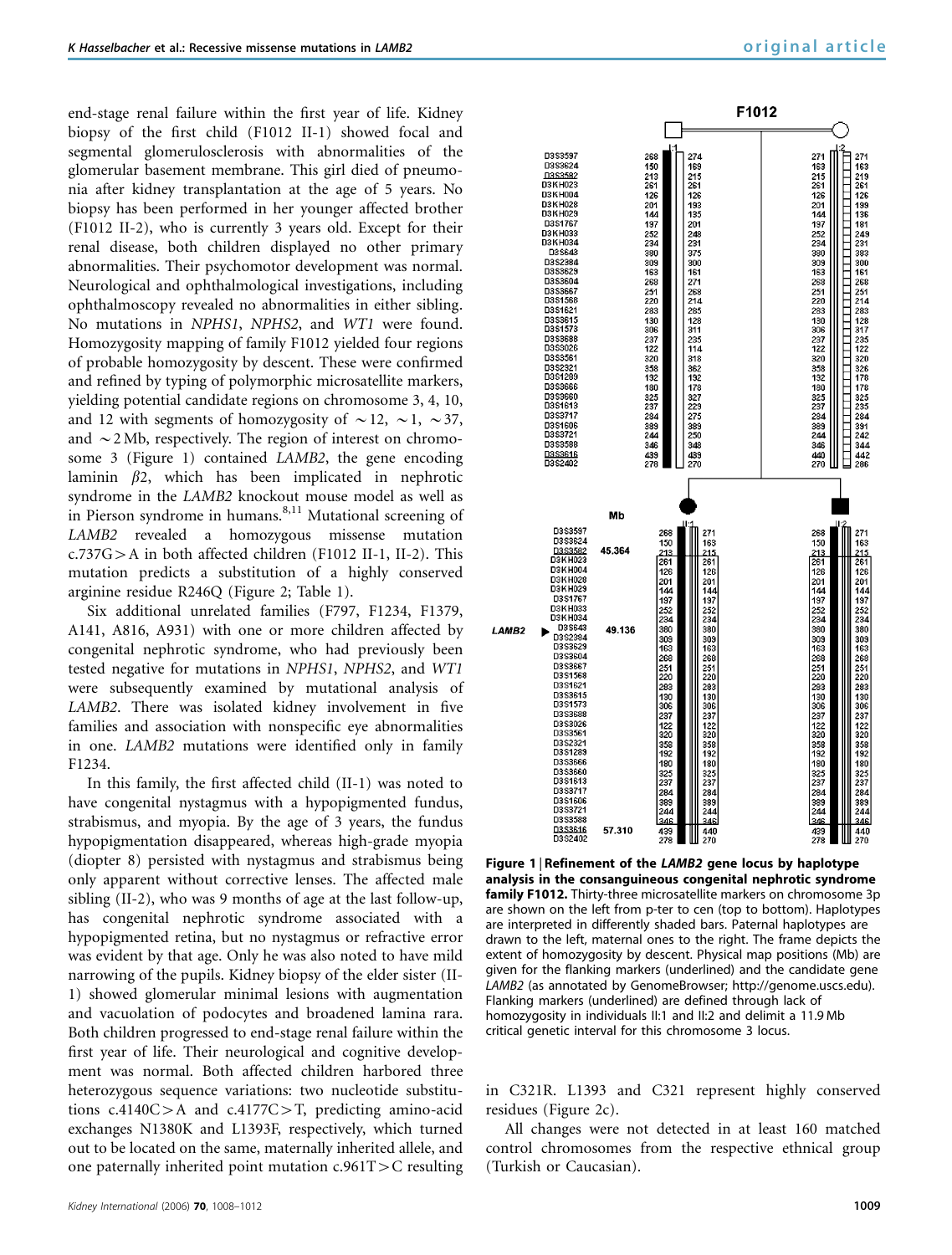

Figure 2 | Position of mutations in the LAMB2 gene. (a) Exon-intron structure of LAMB2 showing the position of previously published mutations in Pierson syndrome above the gene. Truncating mutations are shown in red; missense mutations in green. (b) Four different missense variants were detected in two families with congenital nephrotic syndrome (see also Table 1). Sequence traces are shown for affected individuals (top) and healthy controls (bottom). The R246Q mutation was present in individuals F1012 II-1 and II-2 in the homozygous state, whereas the C321R, N1380K, and L1393F sequence variants were present in patients F1234 II-1 and II-2 in the heterozygous state. (c) Alignment of LAMB2 sequences with lower organisms shows a high level of evolutionary conservation of mutated residues. For sequence variant, N1380K alignment of human homologs LAMB2 and LAMB1 shows substitution of N1380 by K1380.

#### Table 1 | LAMB2 mutations and clinical presentation in two unrelated families with congenital nephrotic syndrome

| Family (individual)   | Ethnic<br>origin     | <b>Nucleotide</b><br>alteration(s) <sup>a</sup>                 | Alteration(s) in<br>coding sequence    | Exon<br>(segregation) <sup>p</sup>  | Parental<br>consan quinity syndrome | Onset of<br>congenital<br>nephrotic | <b>Extrarenal</b><br>manifestation  |
|-----------------------|----------------------|-----------------------------------------------------------------|----------------------------------------|-------------------------------------|-------------------------------------|-------------------------------------|-------------------------------------|
| F1012 (II-1) (II-2)   | Turkish              | c.737G > A<br>c.737G > A                                        | R246O<br>R246O                         | 7 (hom, M, P)<br>7 (hom, M, P)      | $+$                                 | month<br>after birth                | None<br>None                        |
| $F1234$ (II-1) (II-2) | German-<br>Caucasian | c.961T > C<br>$c.4140C > A$ and<br>c.4177 $C > T$<br>c.961T > C | C321R<br>N1380K and<br>L1393F<br>C321R | 8 (het, P)<br>26 and 26 (het.<br>M) |                                     | 3 months<br>After birth             | Nystagmus,<br>myopia,<br>strabismus |
|                       |                      | $c.4140C > A$ and<br>c.4177 $C > T$                             | N1380K and<br>L1393F                   | 8 (het, P)<br>26 and 26 (het.<br>M) |                                     |                                     | Hypopigmented<br>retina             |

<sup>a</sup> All mutations were absent from at least 160 healthy control subjects.

<sup>b</sup>Het, heterozygous in affected individual; hom, homozygous in affected individual; M, mutation identified in mother; P, mutation identified in father.

### **DISCUSSION**

LAMB2 mutations were previously found to be consistently associated with the severe phenotype of Pierson syndrome, which is characterized by congenital nephrotic syndrome with diffuse mesangial sclerosis and early onset renal failure, as well as distinct ocular malformations including microcoria, abnormal lens shape with cataracts, and retinal abnormalities.8–10,12 In addition, children with Pierson syndrome who survived infancy exhibited severe neurodevelopmental deficits and blindness.<sup>8</sup> This report expands the

spectrum of LAMB2-associated disorders to congenital nephrotic syndrome with milder ocular changes (F1234) and normal development, and even to isolated congenital nephrotic syndrome (F1012). Ocular abnormalities in family F1234 included myopia, fundus abnormality, and nystagmus, whereas pupillary anomalies, previously regarded as the hallmark of Pierson syndrome, were only mildly present in one of the two affected children (II-1). None of the patients reported here had cataracts or severe impairment of visual function as seen in Pierson syndrome. Remarkably, the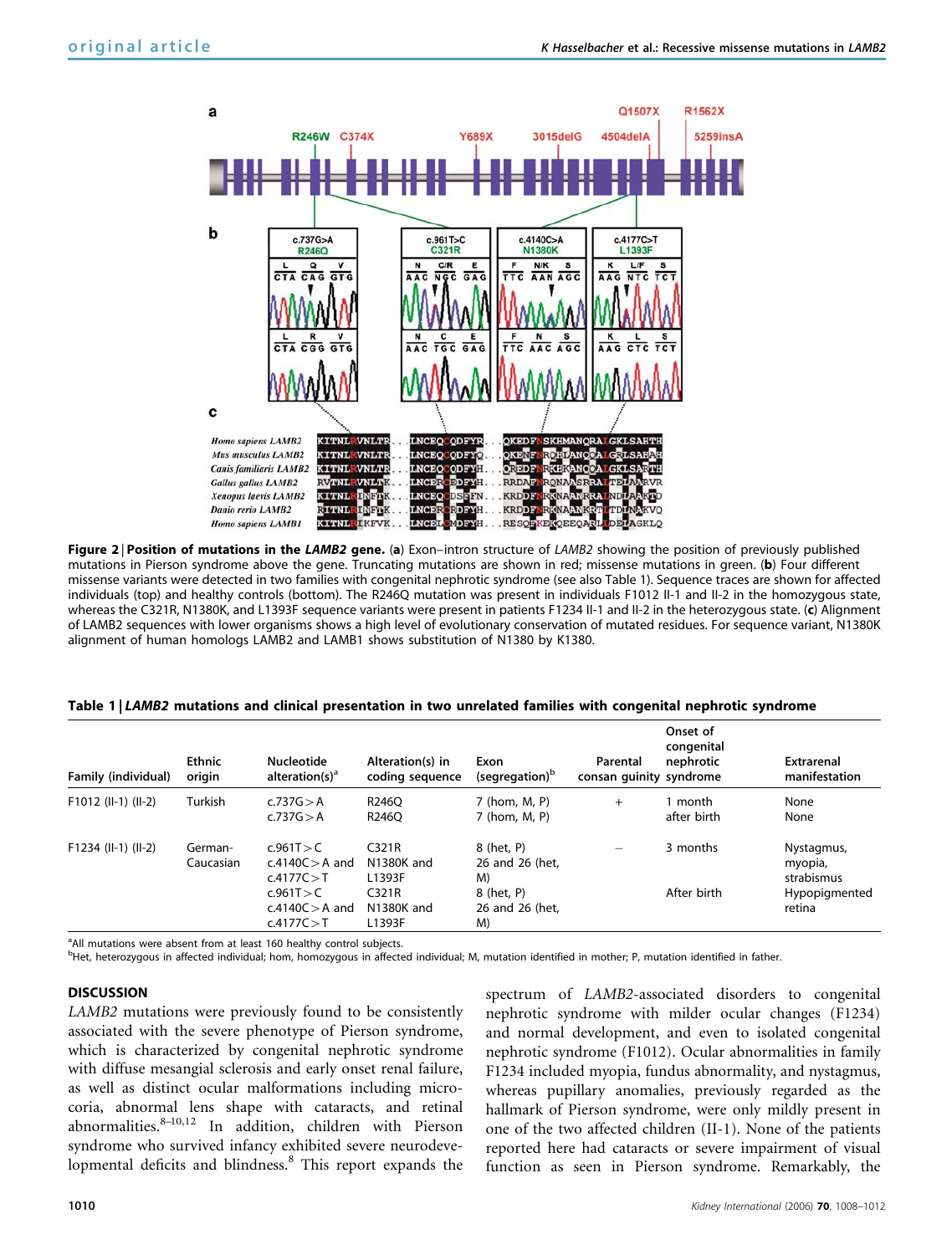association of congenital nephrotic syndrome and nystagmus with retinal abnormalities was reported previously as a distinct entity,<sup>13</sup> listed in the OMIM database as 'mesangial sclerosis, diffuse renal, with ocular abnormalities' (OMIM #249660). Presence of nystagmus has also been reported occasionally in other patient cohorts with congenital nephrotic syndrome.<sup>1,14</sup> The patients presented here also had a slower progression to renal failure and less severe changes on kidney biopsies compared to Pierson syndrome. Our findings suggest that this condition might represent a milder allelic variant of Pierson syndrome.

This view is supported by the strong predominance of biallelic-truncating LAMB2 mutations with complete lack of laminin  $\beta$ 2 in patients with the typical Pierson phenotype,  $8.9$ in contrast to the missense changes demonstrated here, that may represent hypomorphic alleles. Only two previously reported siblings<sup>15</sup> had a missense mutation of  $LAMB2$ (R246W), and they also displayed a somewhat milder clinical course in that they did not experience end-stage renal failure before the age of 6 months. Residual laminin  $\beta$ 2 expression was shown in kidney tissue of one of these children.<sup>8</sup>

Although no functional studies have been performed, the amino-acid changes R246Q, C321R, and L1393F are very likely to be causative mutations, based on formal criteria (evolutionary conservation, absence in healthy controls, segregation of the mutations with the phenotype). R246Q affects the same highly conserved residue as the R246W mutation that has been reported to cause Pierson syndrome and be associated with markedly reduced expression of LAMB2. <sup>8</sup> R246 is located within the N-terminal domain VI, which mediates the polymerization of laminin heterotrimers.<sup>16</sup> We speculate that substitution of this residue perturbs this process to varying degrees, depending on the nature of the mutant residue at this position, with tryptophan having a more deleterious effect than glutamine. C321, which belongs to the first of 13 laminin-type epidermal growth factor-like motifs of the laminin  $\beta$ 2 protein is likely involved in an intramolecular disulfide bond with C312 (Swiss-Prot: locus LAMB2\_HUMAN, accession no. P55268). Moreover, substitution of the corresponding amino acid, C293, in the human paralog laminin  $\beta$ 3 has been identified as a cause of junctional epidermolysis bullosa.<sup>17</sup> L1393 is located within domain II, which is particularly rich in hydrophobic side chains and forms a coiled-coil structure to which all three chains of the cross-shaped laminin heterotrimer contribute. Mutation of this residue may perturb the assembly of the triple helical structure of laminin heterotrimers. L1393F is more likely than N1380K to be the causative maternal mutation in family F1234 as N1380 is substituted by K1380 in human LAMB1.

The clinical and molecular findings presented here clearly indicate genotype–phenotype correlations among patients with *LAMB2* mutations: homozygosity or compound heterozygosity for mutations conferring complete loss-of-function (e.g. truncating mutations) appear to be consistently

associated with the typical features of Pierson syndrome, including neonatal renal failure, severe ocular abnormalities, and neurological impairment in long-term survivors. In contrast, patients with non-truncating (missense) LAMB2 mutations may display variable phenotypes ranging from a milder variant of Pierson syndrome (as observed with the R246W mutation) to isolated congenital nephrotic syndrome (as reported herein with the R246Q mutation). A syndrome comprising congenital nephrotic syndrome and ocular anomalies with nystagmus and nonspecific fundus irregularities (OMIM #249660) may represent an intermediate phenotype among the  $\beta$ 2 lamininopathies. We conclude that LAMB2 mutational screening should be considered in any case of congenital nephrotic syndrome, particularly in the presence of ocular abnormalities of any kind, but also in isolated congenital nephrotic syndrome if no mutations have been found in NPHS1, NPHS2, or WT1.

### MATERIALS AND METHODS

We obtained blood samples for DNA extraction and clinical data following informed parental consent. Ethics committee approval was obtained from the ethics committee of the University of Freiburg (Freiburg, Germany) and the Internal Review Board of the University of Michigan (IRBMED, Ann Arbor, MI, USA). The clinical diagnosis of congenital nephrotic syndrome was established by nephrologists from different pediatric nephrology centers according to published criteria.<sup>18</sup> For clinical evaluation, we used a standard questionnaire as described previously.<sup>19</sup> All patients included in this study were specifically examined by ophthalmologists. In addition, neurological status, cognitive function, and development were documented according to the regular German screening program in standardized clinical examinations at 0.25, 0.5, 1, 2, 4, and 6 years of age.

Whole genome linkage scans were performed using a 10K single nucleotide polymorphism hybridization array (Affymetrix, Santa Clara, CA, USA). Multipoint lod scores were calculated using the Genehunter program v2.1\_r3.<sup>20</sup> Further genotyping was achieved by analyzing polymorphic microsatellites markers generated from the public human genome sequence. Markers were analyzed on an ABI Prism® 3100-Avant Genetic Analyzer (Applied Biosystems, Foster City, CA, USA). Primer sequences are available on request. Mutational analysis of LAMB2 was performed by bidirectional sequencing of all 32 exons of the gene including the flanking intronic regions as described previously.<sup>8</sup>

#### ACKNOWLEDGMENTS

We sincerely thank the patients and their families for participation. We acknowledge Robert Lyons for excellent large-scale sequencing, Angelika Diem for technical assistance. We are grateful to Monika Bulla, Münster (Germany) for contribution of materials and clinical data from patients. This research was supported by grants from National Institutes of Health to FH (DK 039255-16), NKF Michigan (382235), the German National Genome Research Network to PN (01GR0416), and the Smokler Foundation. FH is the Frederick GL Huetwell Professor for the Cure and Prevention of Birth Defects, University of Michigan.

#### ELECTRONIC DATABASE INFORMATION

Online Mendelian Inheritance in Man (OMIM) is available at http://www.ncbi.nlm.nih.gov. The amino-acid sequence alignment tool used is available at http://zeon.well.ox.ac.uk/git-bin/clustalw.cgi.